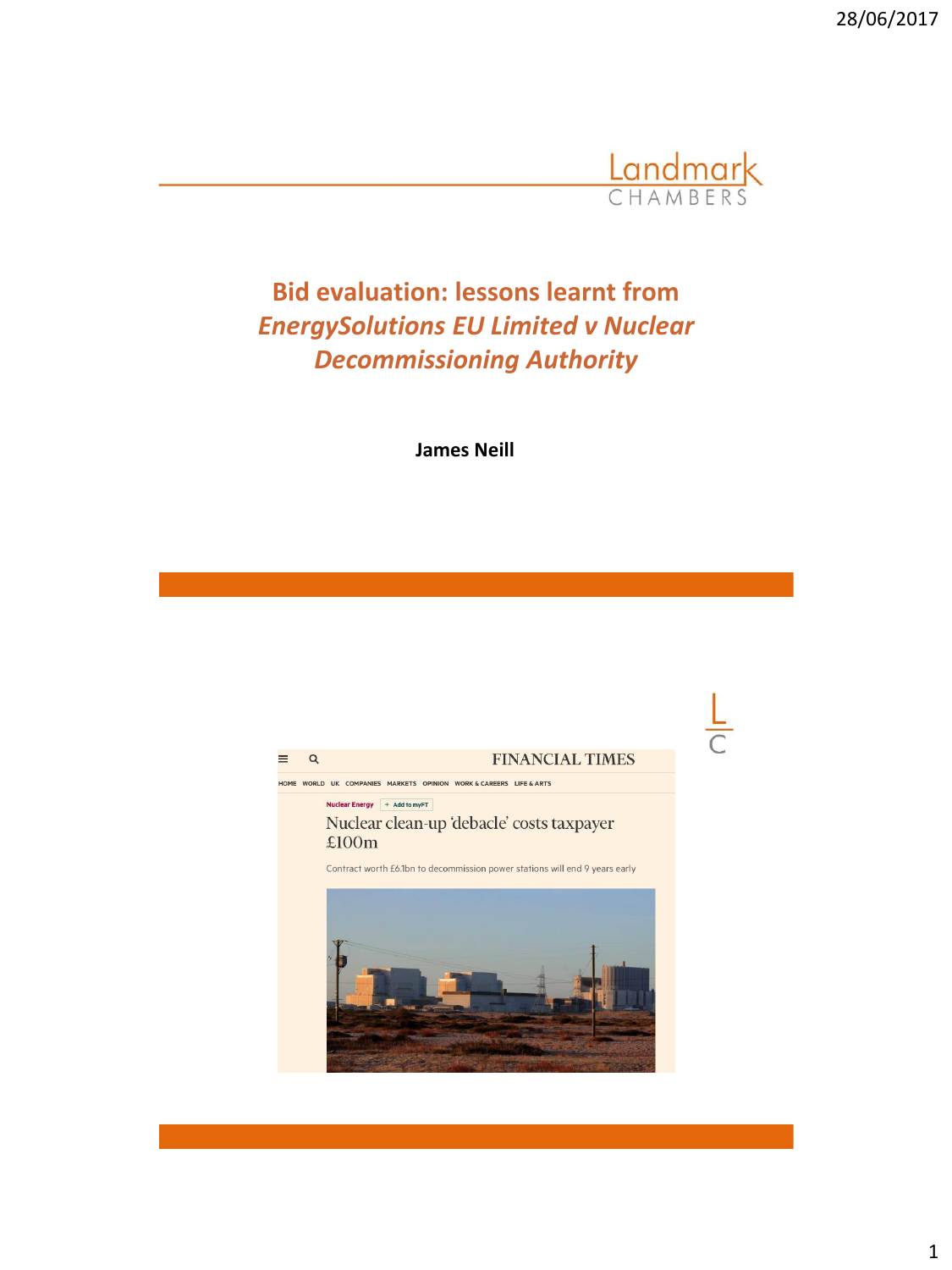#### **Topics covered**

- Overview of the bid process carried out by the NDA
- Lessons learnt from Fraser J's judgment at first instance:
	- Manifest error and the evidence to justify evaluative judgment
	- Note taking and evaluation documentation
	- Role of legal review
	- Use of threshold criteria

#### **The Magnox contract bid process**

- NDA: non-departmental public body established under the Energy Act 2004
- Public procurement competition undertaken for award of £14bn contract for the decommissioning of 12 former nuclear sites
- EnergySolutions EU Limited (now called ATK Energy EU Limited) was incumbent parent body organisation for site licence companies operating 10 Magnox sites (2 other sites were research sites)
- Bid process commenced in 2012, using competitive dialogue procedure under the 2006 PCRs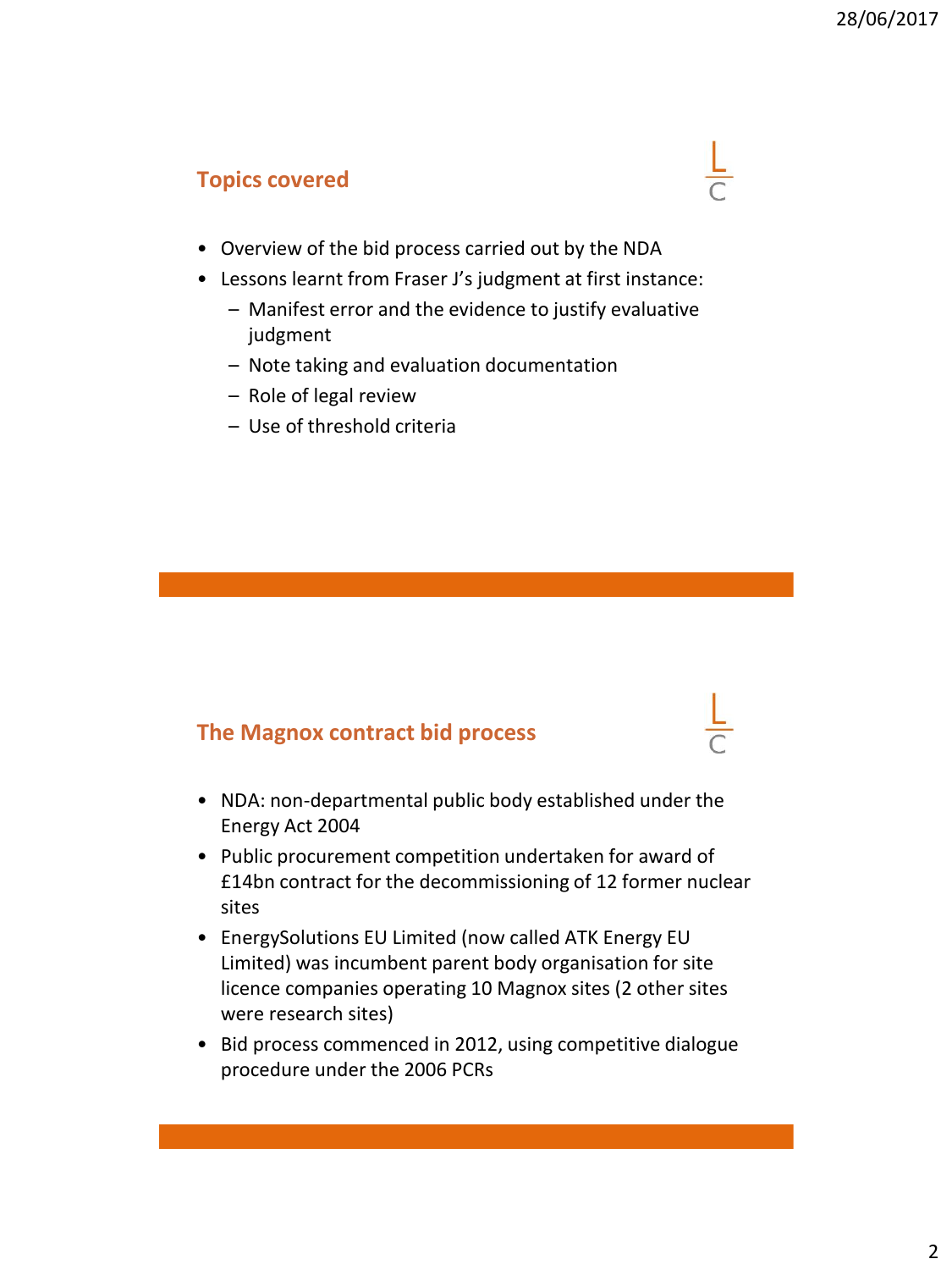# **The bid evaluation carried out by the NDA**



- After dialogue phase, Invitation to Submit Final Tenders (ITSFT) issued on 2 October 2013, containing Statement of Response Requirements (SORR) and scoring criteria.
- Bids separated into "nodes", which contained specific requirements.
- Team of 3 evaluators comprised of subject matter experts under overall management of NDA's Head of Competition
- One of key nodes was "Key Enablers" some evaluated purely on threshold (pass/fail basis) (others were scored with percentage weighting applied
- Electronic scoring system used (AWARD system). SMEs expected to input electronically notes on how bids met any particular requirement. Consensus entry then entered by lead SME and then score for that requirement 'closed down'. SMEs not allowed to e-mail each other or keep notes other than on the AWARD system
- 4 bidders. Winning bidder (CFP) scored 86.48%. Energy Solutions's consortium (RSS) scored 85.42%.

#### **Litigation timeline**

- Contract award decision: 31 March 2014
- Standstill expired: 14 April 2014
- Contract entered into: 15 April 2014
- Claim filed by Energy Solutions 28 April 2014
- High Court judgment on preliminary issues (Judgment No.1): 23 January 2015, Court of Appeal judgment 15 December 2015 (on whether Francovich test applies to damages claim, and whether damages still available where claim only brought after contract entered into).
- Trial heard between 16 November 2015 and July 2016
- NDA seeks application to strike out claim due to disclosure of witness success agreements (20 July 2016)
- Judgment No. 2 (Liability): 29 July 2016 (Fraser J)
- Settlement reached 27 March 2017 for £100m (£78.5m plus £8.5m costs, Bechtel received £12.5m). Independent Inquiry announced by Greg Clark.
- Supreme Court issues judgment 11 April 2017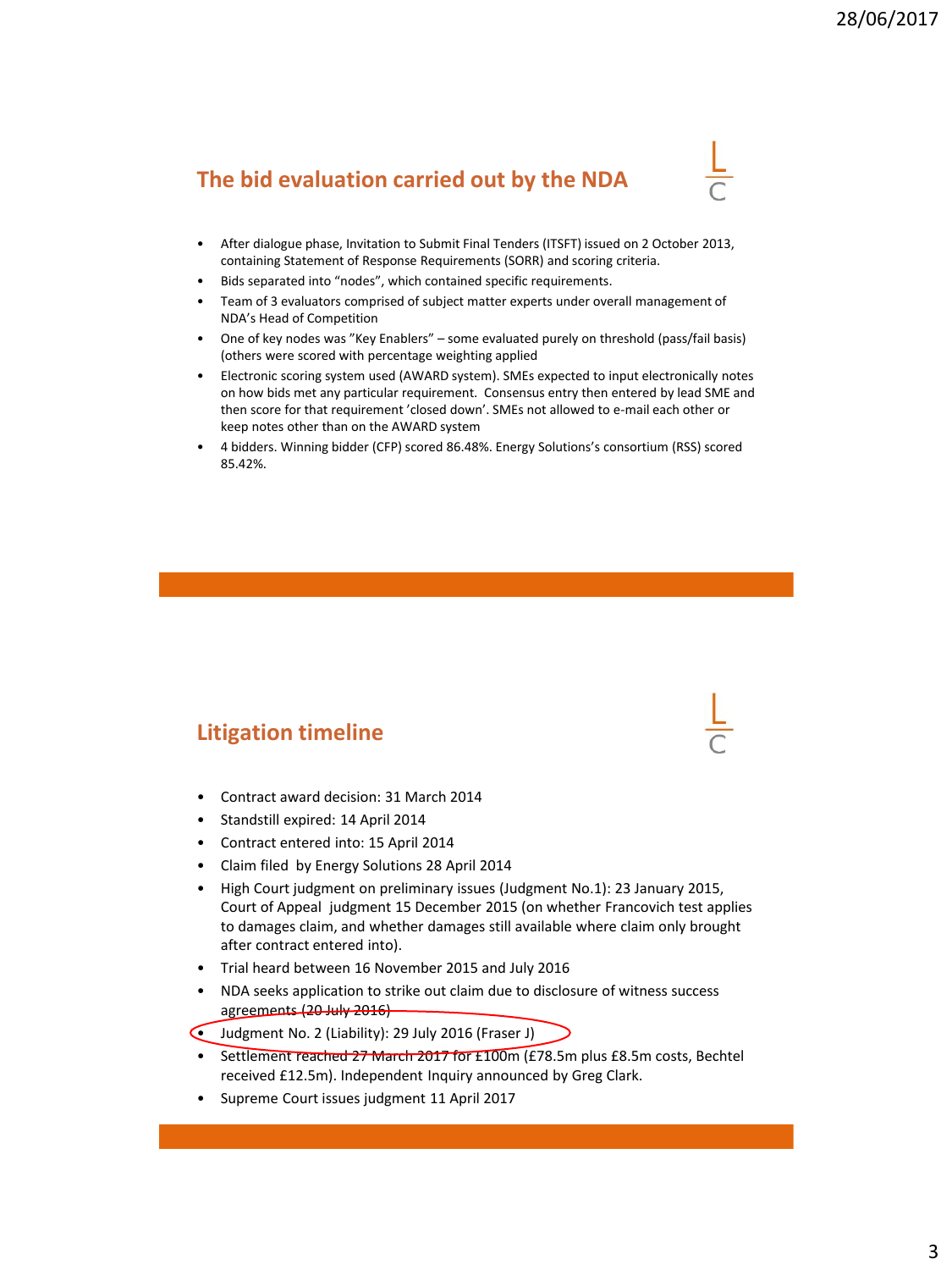# **Judgment No. 2 (Liability) [2016] EWHC 1988 (TCC) : key finding**

- Fraser J held that CFP should have been disqualified for failing two threshold requirements
- RSS would have won the competition absent several "manifest errors" - RSS should have been scored 91.48%, CFP only 85.56%

## **(1) Manifest error**

• No prohibition upon finding manifest error where evaluative judgment has been applied:

*'In my judgment, the NDA's pleaded sentence that "An evaluative judgement of this sort is not capable of constituting a manifest error" is wrong, in so far as it suggests a prohibition upon finding manifest error where an evaluative judgement has been applied. There is no prohibition, but there is a margin of appreciation. Differences of opinion are not sufficient to have the score changed. Absent a manifest error, the court will not interfere"* (at [274])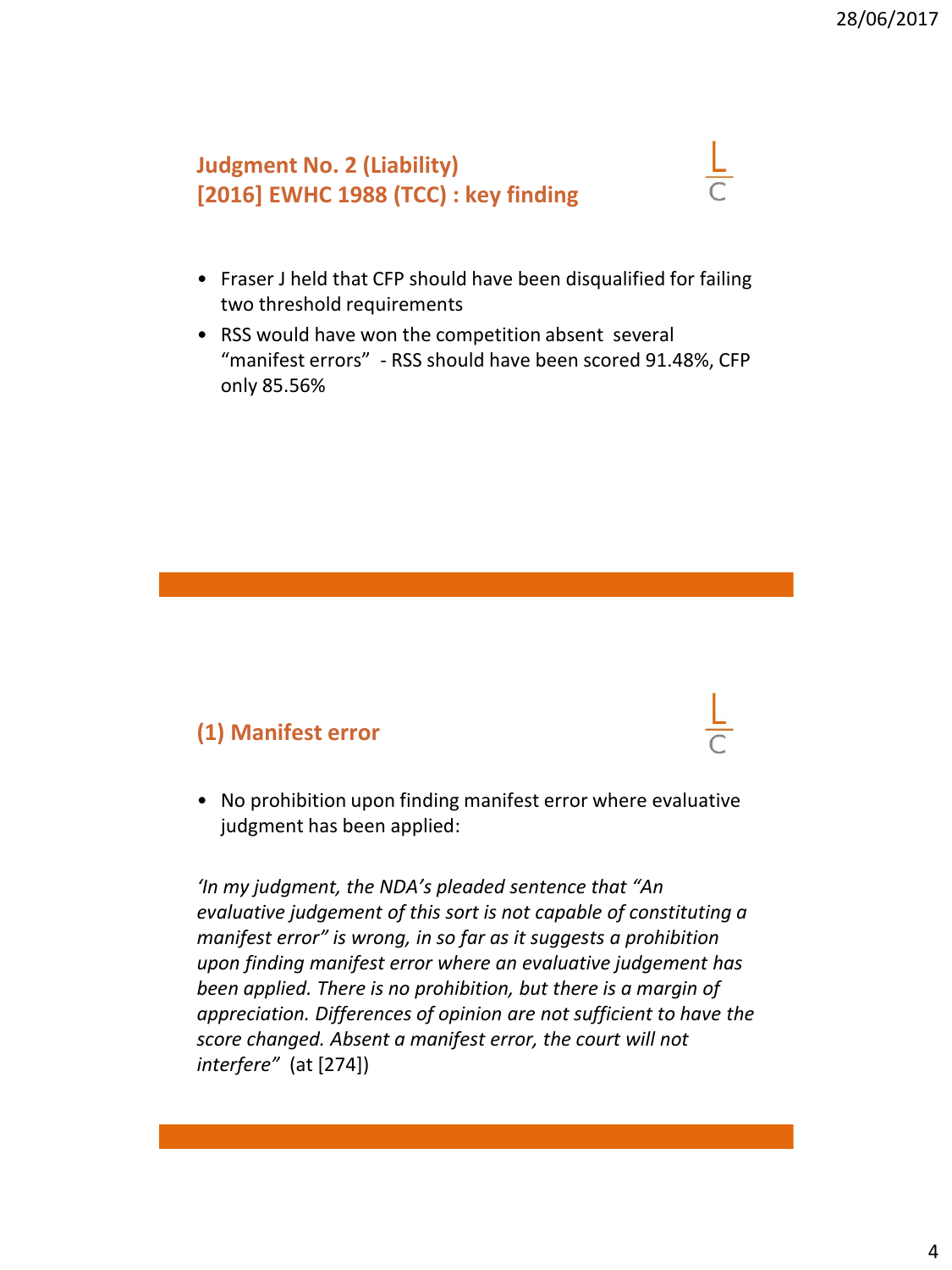## **(1) Manifest error and reasons**



• Distinction drawn between material relied on for determining liability, and material relied on when assessing causation for a damages claim:

*"1. The lawfulness of the decision by the contracting authority to award the contract to a competing tenderer rather than to the Claimant, will be considered by reference to the reasons made available from the contracting authority to the Claimant prior to the issuing of proceedings.*

*2. In a claim for damages, the court will take proper regard of other reasons relied upon by the contracting authority when considering causation. A finding as to unlawfulness at the first stage will not automatically and of itself entitle the Claimant to damages*". (at [296])

## **(2) Document management**

• Document retention:

"*I find it extremely worrying that any public authority or its advisers on procurement could contemplate any policy that would involve the routine destruction of such important documents [i.e an audit trail of the the NDA's collective decisionmaking]. Public authorities have express obligations of transparency under the Regulations. It is difficult to see how the proposed or intended destruction of contemporaneous documents could ever been consistent with those obligations*" (at [270]).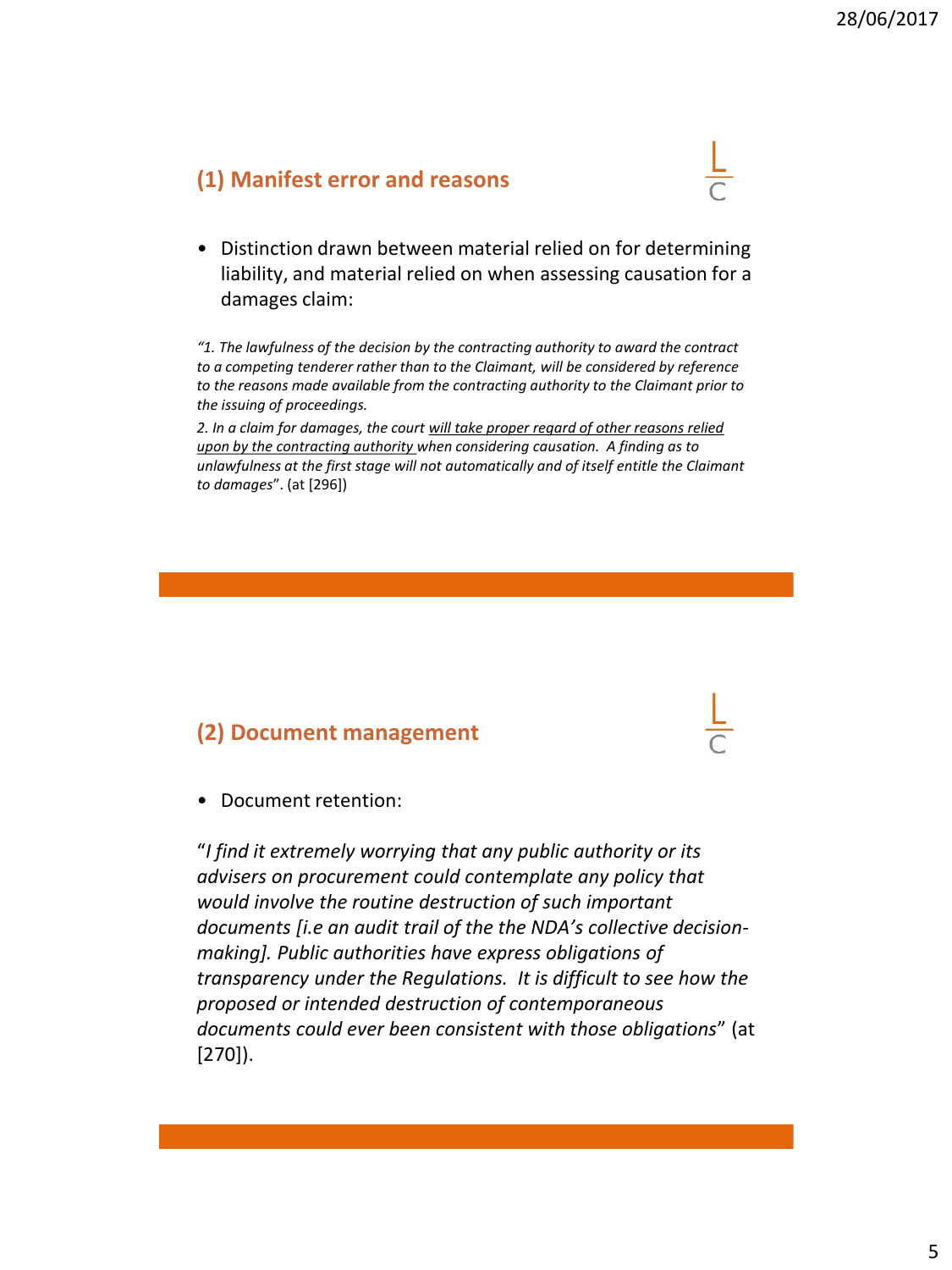## **(2) Document management cont.**

- Note-taking and transparency:
	- Important aspects of the evaluation process were "*wholly lacking in transparency…decisions about what to about scoring that could lead to a bidder being disqualified were made "off stage" and consciously so in my judgment*" (at [132])
	- "*the whole approach of the NDA to restricting notes in this way seems to have been designed to minimise the degree of scrutiny to which the SMEs thought processes could be subject, in the event of a challenge. A simple method of ensuring that such notes were retained – for example, by issuing numbered notebooks, and collecting them – would easily have dealt with any difficulties, real or imagined, with potential disclosure*" (at [217]).

#### **(2) Document management cont.**

• Importance of maintaining records of dialogue meetings:

"*A summary should not have been too difficult to prepare, and there would not necessarily have been any need to have such a summary formally agreed with each bidder…digital recording devices are widely available and inexpensive. Simply recording what was said would not have been too difficult*" (at [188]).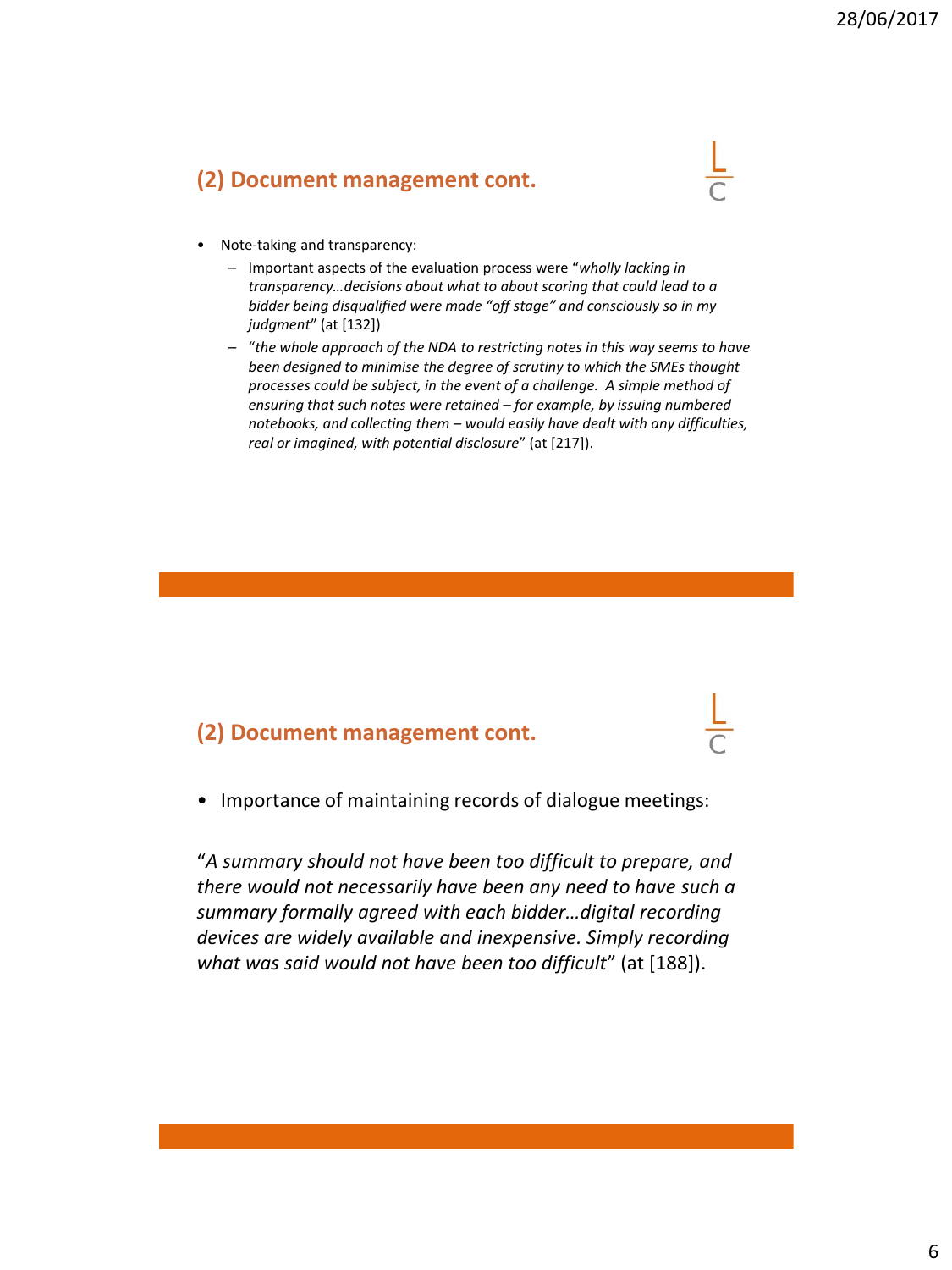## **(3) Role of legal review**



- NDA refused disclosure of legal advice from external lawyers
- Claim to privilege upheld and no adverse inferences, but since witnesses referred to legal review as justification, lack of transparency as a result: "*transparent reasoning was therefore not always provided by the NDA for why a particular requirement merited a particular score*' [233].

## **(4) Use of threshold criteria**

- No principle that once disqualification criteria employed they should be construed generously or leniently in favour of the bidder
- Although there is a margin of appreciation to be applied at point of assessment, no separate stage of "reluctance to interfere' if manifest error identified
- Principle of proportionality may in exceptional circumstances provide some scope to depart from rules of a procurement competition, no grounds to re-write SORR or scoring matrix (at [898])